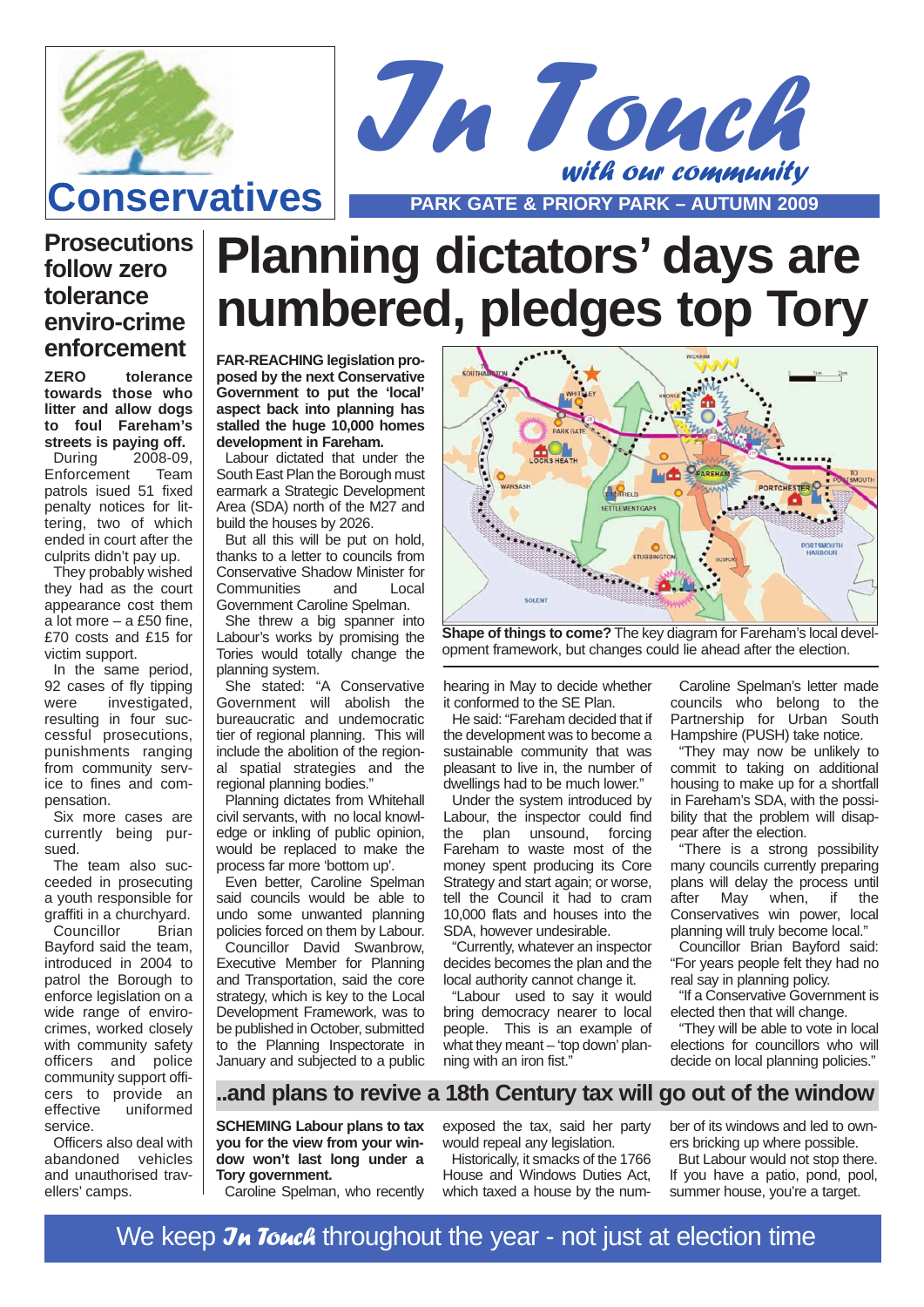

**For your diary** Saturday, November 7: Desmond Swayne MP speaking at a dinner, Lysses Hotel, High<br>Street, Fareham.

**WARD**

**NEWS**

**BRIEFS**

Tickets £22.50 each. Sunday, November 29: Christmas Fair 10am to 2.30pm supporting local shops and traders at Titchfield Community Centre. Entry £3 including mulled wine and mince

Friday, March 12 2010: Chris Grayling, Shadow Home Secretary, supper at Victory Hall, Warsash, £12.50 per head.

There will be a general election and Borough Council elections in

Councillor Brian Bayford is seeking help with canvassing and distributing *In Touch*. Interested? Call him on 01489 880740

**Action Team venue** Next meeting of the Western Wards Community Action Team (CAT) will be held on March 17, 2010 at St John's Church, Locks Heath, when the main topic will be the new hospital at

Coldeast.

Hampshire.

"Needless to say, I will do my best to represent all 11,198 electors in the division," he said.

**Thanks to voters** Newly re-elected County Councillor Seán Woodward has said a big 'thank you' to those who voted for him in Sarisbury Division. He got the biggest share in any of the fiveway fights in

**Election help**

2010.

pies.

Fareham.

# **Age Concern contract award sparks concern among aged**

**AGE CONCERN has been awarded the contract to run the Lockswood Day Care Centre.**

But it sparked major concern among the aged, particularly over the new location for delivering the service.

Local councillors are now locked in a battle to get it sorted.

It has been operating for several years from its premises near Locks Heath Shopping Centre, providing for elderly frail residents and those with dementia in the Western Wards.

When the service was put out to tender by the County Council, the contract was awarded, not to the Locks Heath Day Care Trust who own the Centre, but to Age Concern.

The changeover will take place on January 1, 2010.

Elderly residents and their carers are upset about the changes, particularly where the Age Concern service will be provided from.

According to Age Concern, it will be using the Kershaw Day Centre in North Fareham – nearly 5 miles from the existing centre.

County Councillors Keith Evans and Seán Woodward held meetings with the Locks Heath Day Care Trust and the County Council to try to continue the service from the Lockswood Centre.

But a solution to the problem has

with Hampshire **Concern:** Elderly users of the Lockswood Centre are wor-County Council ried by Age Concern's takeover.

not yet been found.

Councillors Evans and Woodward said in a joint statement:

"It would be awful for our elderly residents to have to travel for over an hour in minibuses while people are picked up one-by-one from all over the Western Wards, then transported to a location in North Fareham when they have being receiving an excellent and convenient day care service within their own community.

"This is totally unacceptable and we will continue to press the County Council to find a local solution to this issue before the end of the year."

From January 1, 2010, when the County's new 'Personalisation' system starts, recipients of adult social care can opt to receive the money and procure their own services.

Existing users of the service at Locks Heath may decide that, rather than travel to North Fareham, they will take the money and use it to procure a service at Lockswood Day Care Centre.

#### Readers' in**digest**ion? This could be your remedy...

**FED UP with tatty old magazines in your doctors' surgery?**



just to read the magazines."

If you're registered at Whiteley and Locks Heath surgeries you might be able to get them to provide more interesting and up-todate reading.

A new patients' participation group has been set up there and is seeking members.

more about the practice and perhaps help to manage on-going changes to the NHS.

Your commitment would be to attend meetings perhaps every two or three months for an hour or two.

If you have an opinion, whether it is the choice of magazines, the waiting rooms, timings of surgeries and availability of appointments or an interest in local hospital services and would like to join the group, contact Wendy Allcock or Cynthia Jones on 01489 881982.

### **Brookfield School** praised for community approach

**A SCHEME to bring Brookfield closer to the community is proving a vibrant asset.**

An open day was held in September when the public was welcomed to discover more about the development of pupils at Brookfield and the exciting projects to be found there.

Park Gate Councillor Marian Ellerton said there were stands representing the activities of local clubs, societies and associations which demonstrated the links between school and the community in art, drama, literature, history and music.

"There is to be a series of talks by local celebrities such as Dee Caffari, Mike Golding and Geoff Holt to speak about their experiences to demonstrate to the students what can be achieved by ordinary people," she said.

Parents are to raise funds for the South African Project, an ongoing partnership that has grown over the past three years between Brookfield cluster schools and schools in Capetown and the Western Cape

It reflected the enormous musical talent within the school and<br>forged friendships friendships between young people from different cultures.

Marian Ellerton added: "I congratulate the school management and staff, the governors and enthusiastic local residents for all the hard work and cooperation that is going into this initiative to further the image and involvement of the school within the local community."



It's a chance to learn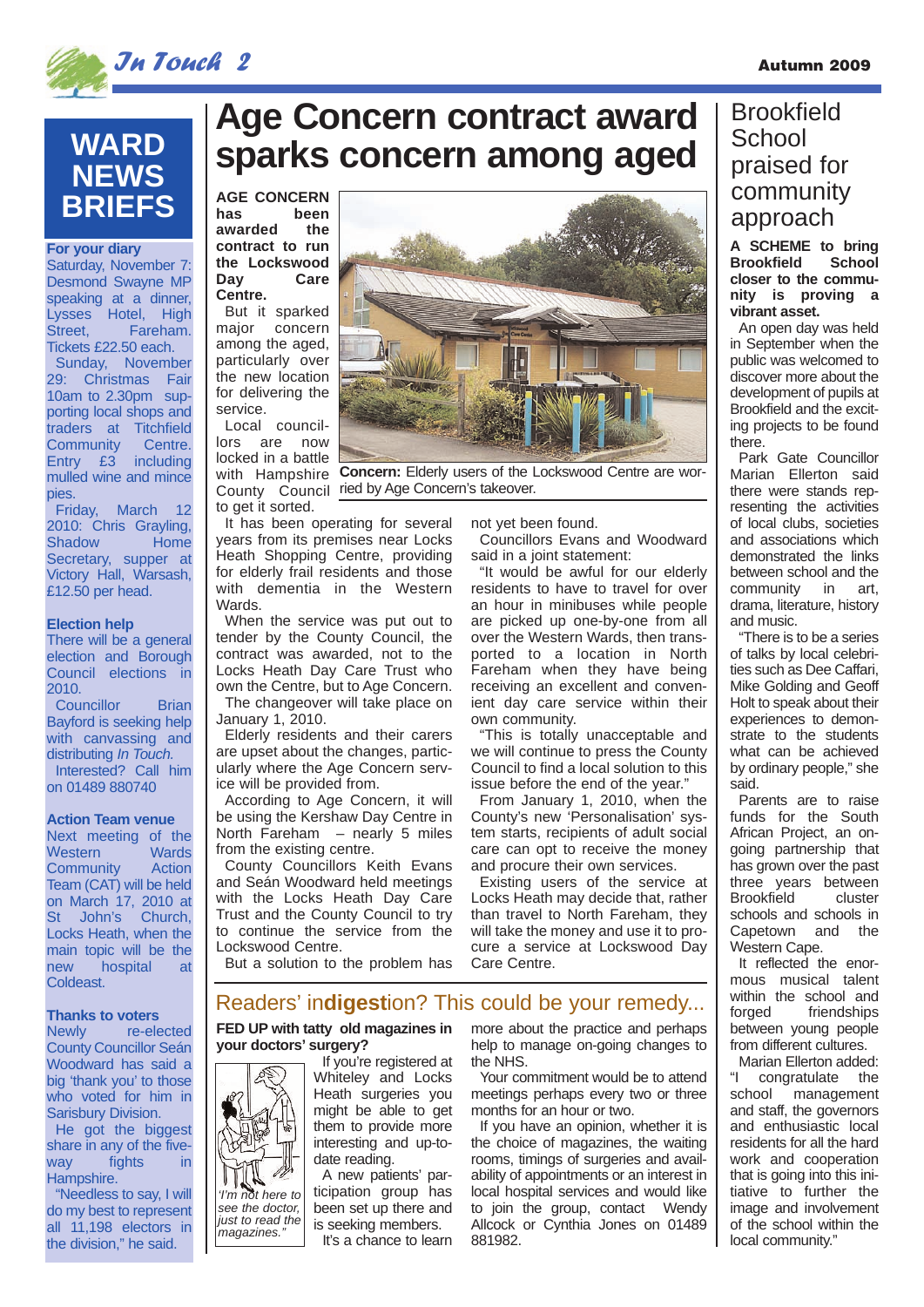### £10,000 for good causes in Seán's kitty

**DOES your organisation need a cash injection?**

If so, then County<br>Councillor Seán Councillor Woodward may be able to help.

He has a £10,000 kitty provided by the County Council to dish out to deserving local community causes.

Groups and organisations (not individuals) can apply for funding for one-off and minor capital projects.

Instructions and a simple application form can be found at www3.hants.gov.uk/gra nts/councillorgrants.

Councillor Woodward said applications had to be dealt with by Christmas so projects could get underway.

"All £10,000 is available, but I do not anticipate that being the case for very long," he added.

### **'Use it or lose it' is message to save Western Wards bus lifeline**

Santiagortan Barsate 80

**A SHOCK decision to axe a bus service providing a lifeline for the elderly in the Western Wards has been partly rescinded after fierce protests.**

First Hampshire withdrew Service 78 without warning at the end of August and when he found out, Councillor Seán Woodward tackled managing director Richard Soper.

He said: "The fact that the service ceased and money is not being saved beggars belief.

"I asked First to delay the cessation until Christmas as the usage figures provided showing very low passenger numbers appeared dubious.

"The company was unaware of the level of public concern, especially from elderly, disabled residents for whom the 78 service is a lifeline to shops, friends and family."

Mr Soper said it would be unlawful to continue the service beyond August 31 as the Traffic Commissioners had been informed and two months' notice of service changes must be given to them, so the soonest that the service could lawfully be reinstated is

November. Mr Soper apologised as his instructions are that the Council should be consulted on all such changes.

He was amazed when Councillor Woodward produced a large pile of complaints from constituents.

It was then he disclosed the decision was not producing immediate financial savings as changes were being made to the 80 service at the same time.

Councillor Woodward continued: "I said this was unacceptable and a mechanism should be found to reintroduce even a lower frequency service or re-route an existing service to cover some of the affected roads."

As a result, a new 27/27A service was introduced on September 28, with five return journeys daily between Sarisbury, Park Gate Coldeast, Locks Heath Centre, Dimmicks Corner, Highlands Shops and Fareham Bus Station.

Councillor Woodward added: "First will be looking to see this service break even by the end of the year, so now it really is a matter of use it or lose it."

### Swim pool plan stalls

**A PROGRESS report lists 12 high priorities within the Council's Corporate Improvement Plan.**<br>They include

include a review of youth and community centres and sports pavilions to rationalise provision and modernise by 2012, which is on target.

Plans to build a swimming pool by 2011 on Council land at Locks Heath Shopping Centre could be abandoned and other sites considered as the centre's owners would not sign a legal agreement.

**THE following residents from the ward won awards in the Fareham in Bloom competition:** Award winners

Plantsman's front garden – Patricia Godding, Barnbrook Road, silver gilt; Floral back garden Mrs A P Catlin, Pimpernel Close, silver; Alllotment garden over 5 rods  $\tilde{T}$  C Morris. Pennycress. silver (Gillies allotment).

### **Whiteley Shopping Centre future is main Action Team topic**

**PLANS for the new Whiteley Shopping Centre topped the agenda at the October Western Wards CAT meeting.**

Chairman Councillor Marian

Ellerton said it was the first time one had been held in Whiteley.

She said: "The meetings have proved to be a successful and useful way of communication. All

residents are encouraged to attend, so that the understanding between the people of Fareham and their Council will remain an open partnership."

# **PARK GATE & PRIORY PARK CONSERVATIVES**

**We are very active with social and political events and membership drives. If you would like further details, to join us, or to help in any way such as distribution of In Touch newsletters in your road, please contact your ward councillors.**



**Brian Bayford** 1 Camargue Close Whiteley PO15 7DT Tel: 01489 880740 email: bbayford@fareham.gov.uk



## **COUNTY COUNCILLOR Fareham Sarisbury**

**Seán Woodward** 8 Persian Drive, Whiteley PO15 7BJ Tel: 01489 881030 email: sean.woodward@hants.gov.uk





**Marian Ellerton** 230 Botley Road Burridge SO31 1BL Tel: 01489 570774 email: mellerton@fareham.gov.uk